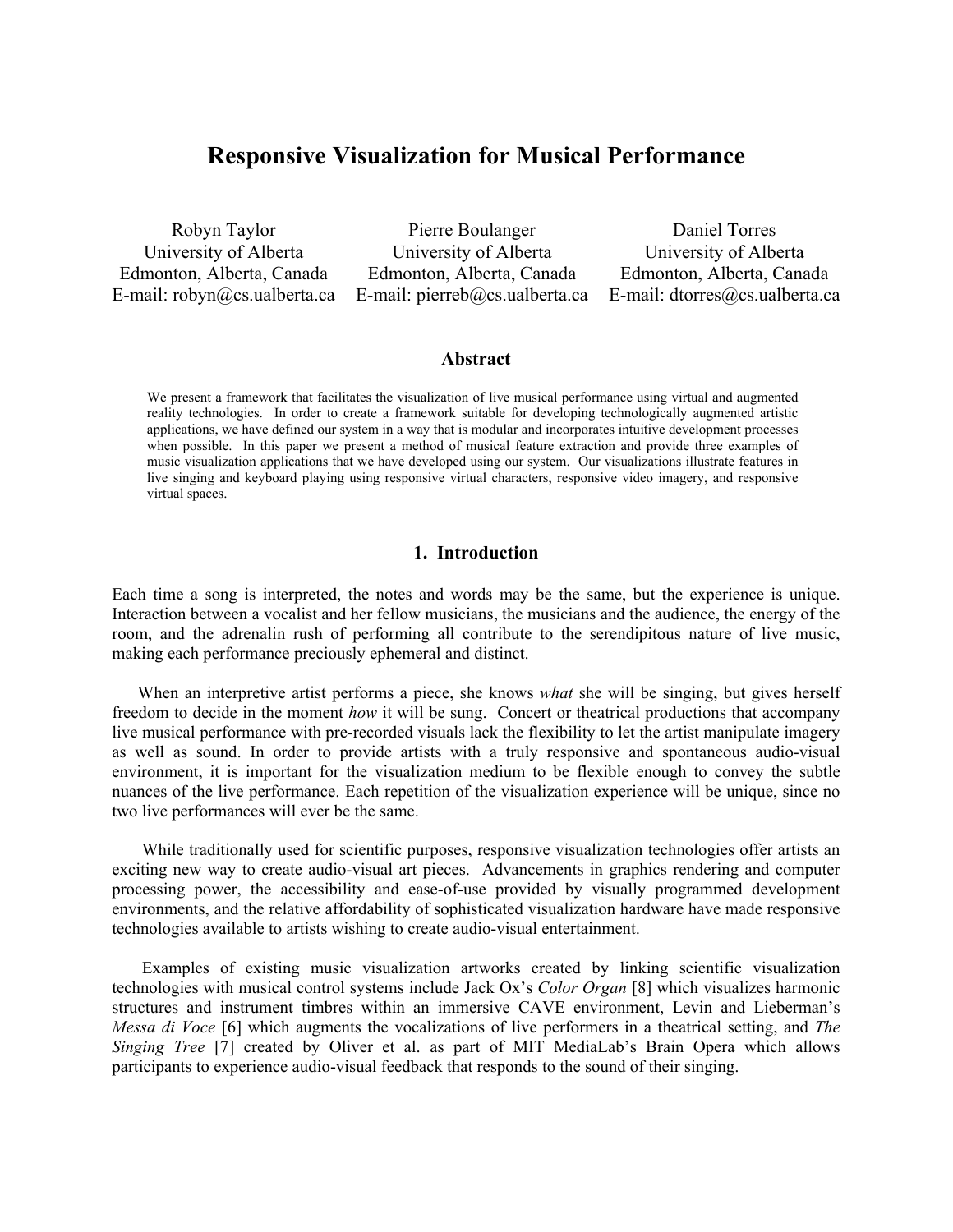Our goals, when creating our system, were to devise a schema for extracting musical feature information from live performance, and to facilitate the mapping of audio data onto visual parameters so as to enable artists to create dynamic audio-visual performances that are controlled in real-time through live musical input.

### **2. Overview**

To augment a live musical performance through responsive visualization, musical feature data within a stream of real-time input must first be parsed into discrete and measurable units. Subsequently, this musical feature data can be mapped to responsive imagery.

 Our system separates the musical feature extraction tasks from the visualization mechanisms. The musical feature extraction module runs on a Macintosh G5 system, while visualization engines may run on Windows, Linux, Macintosh or Irix machines. Visualization engines receive information about the musical performance by connecting to the musical extraction module via a network connection implemented using the Virtual Reality Perception Network (VRPN) [12]. This allows musical and visual content to be easily re-mapped in different ways. This modular approach encourages code re-use.

 Since the system is intended to be used by teams of artists and developers who are creating technically augmented performable works, this system should be as accessible as possible for users who may have little or no formal training in computer programming. We used visual programming environments whenever possible to create our system modules. These environments allow programs to be designed by drawing connections between system modules in order to visualize the way data flows within the application. These environments are often very intuitive for non-technical users.

 In this paper we describe the musical feature extraction process and present three examples of mappings between music and responsive imagery that were generated using our system. In each implementation a different mapping is used to illustrate properties of interpreted music:

- Visualization of the emotional content of a musical piece through the behaviour of a virtual character
- Visualization of a singer's vocal timbre using responsive video
- Visualization of vocal dynamics inside a reactive immersive environment

#### **3. Musical Feature Data Extraction**

In order to visualize live music, it is essential that the stream of live music be parsed into discrete parameters. Cycling `74's visual programming development environment Max/MSP [3] is specially designed for sound processing, allowing a programmer to easily manipulate audio and MIDI data. We use Max/MSP to create our Musical Perception Filter Layer, which is illustrated in Figure 1.

 Our Musical Perception Filter Layer (see Figure 1) extracts the following parameters from live musical performance:

- Pitch: Vocal pitches are identified both in terms of their raw pitch values and in terms of their scale degrees relative to the tonic of the key signature of the sung melody.
- Loudness: Vocal amplitude is transmitted in dB.
- Timbre: A descriptor of the user's timbre is devised. Open vowels (like  $\langle a x \rangle$ ) are differentiated from closed vowels (like /i:/).
- Chord: The chords the user plays on the digital piano are identified.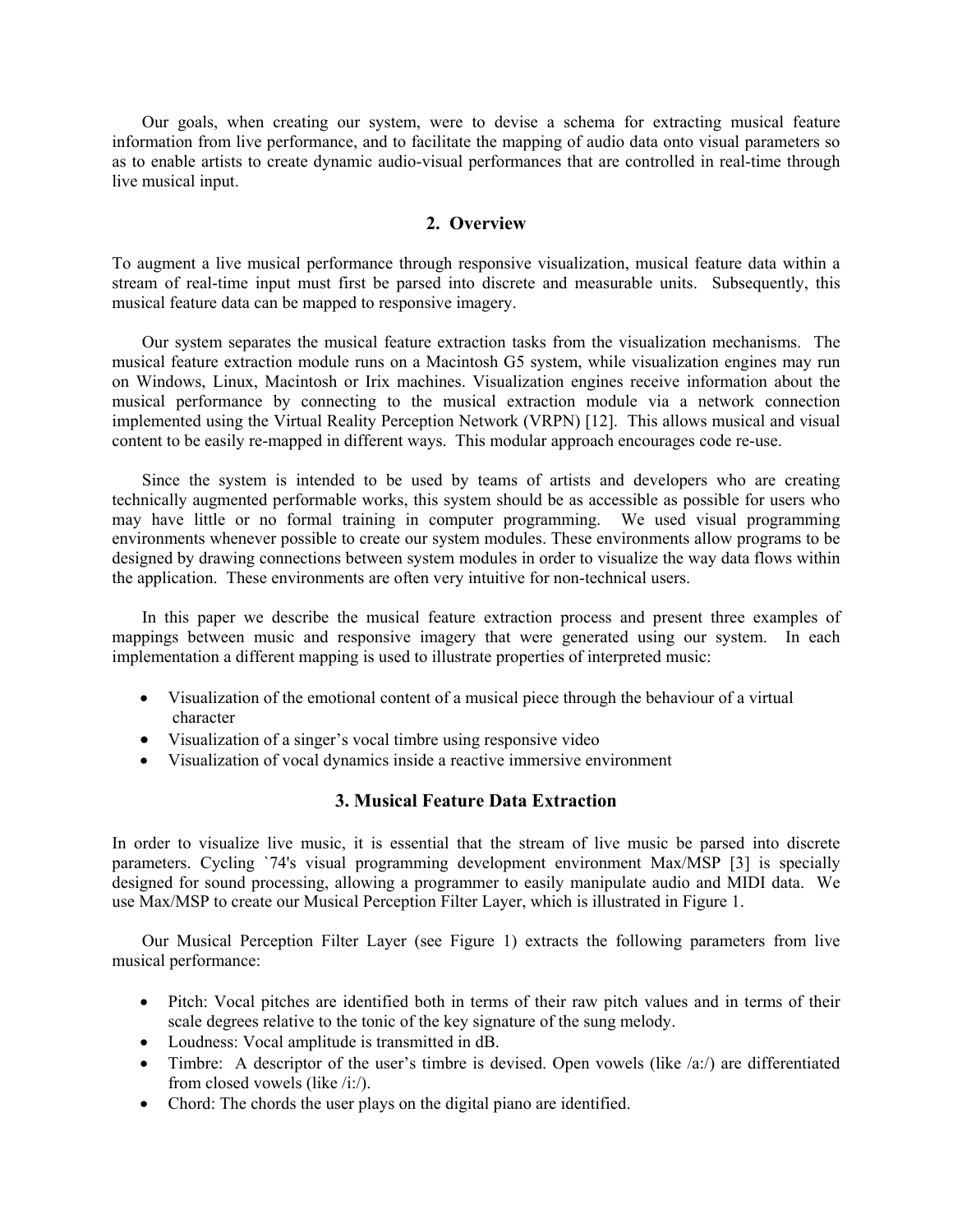

**Figure 1**: *The Musical Perception Filter Layer* 

**3.1 Vocal Pitch and Loudness Extraction.** Pitch and amplitude information is extracted from sung vocal input using the Max/MSP fiddle~ object created by Puckette *et al.* [9]. The fiddle~ object analyzes the incoming sound signal to determine the pitch of the singer's vocalization, using Fourier transformation to convert the signal's complex waveform into a harmonic spectrum. This spectrum contains data describing the frequency and amplitude of each sinusoidal component contained in the incoming sound. The fundamental frequency of the signal is reported as the pitch of the incoming sound, and the signal's amplitude is reported to be the loudness.

**3.2 Tonal Encoding of Pitch Data.** We use Western tonal music as input melodies to our music visualization systems, so once our raw pitch data is extracted, we then organize it in a way consistent with tonal music theory. Our system organizes vocal input into a tonal context using strategies devised by Deutsch and Feroe [5]. We encode each pitch in terms of its intervallic relationship with the tonic note of the key signature of the melody. This facilitates any music-theoretical analysis we may later wish to do upon the sung input.

**3.3 Timbral Descriptors.** Since the fiddle object outputs the frequency and amplitude data describing each of the partials forming the harmonic spectrum of the user's singing voice, we can analyze this harmonic spectrum to obtain information about the singer's timbre. Upon examining the harmonic spectrum, we assess the distribution of energy amongst the partials in the sound.If we compare the harmonic spectrum that describes the singer's vocalization to known information about the harmonic spectra characterizing different vowel sounds, we can describe an aspect of the singer's vocal timbre by providing a rough estimation of the singer's vowel choice. The vocalist can manipulate this timbral descriptor by modifying the vowel choice he or she employs while singing.

**3.4 Chord Identification.** Keyboard input monitoring is done in a separate sub-patch. Our Max/MSP sub-patch monitors MIDI events in order to determine what chords are being played on the keyboard. To do this, we determine which pitches are being played on the keyboard and identify them in terms of pitch class. We consider the note C to have a pitch class of 0, Db to have a pitch class of 1, and so on. We examine the pitch classes that are played on the keyboard and compare them with a list of the pitch classes found in a collection of `known' major and minor chords.This method permits chords to be played in any inversion. More chord types (diminished, augmented, major and minor sevenths, etc.) could easily be classified and added to the list of known chords, making expansion of this module trivial.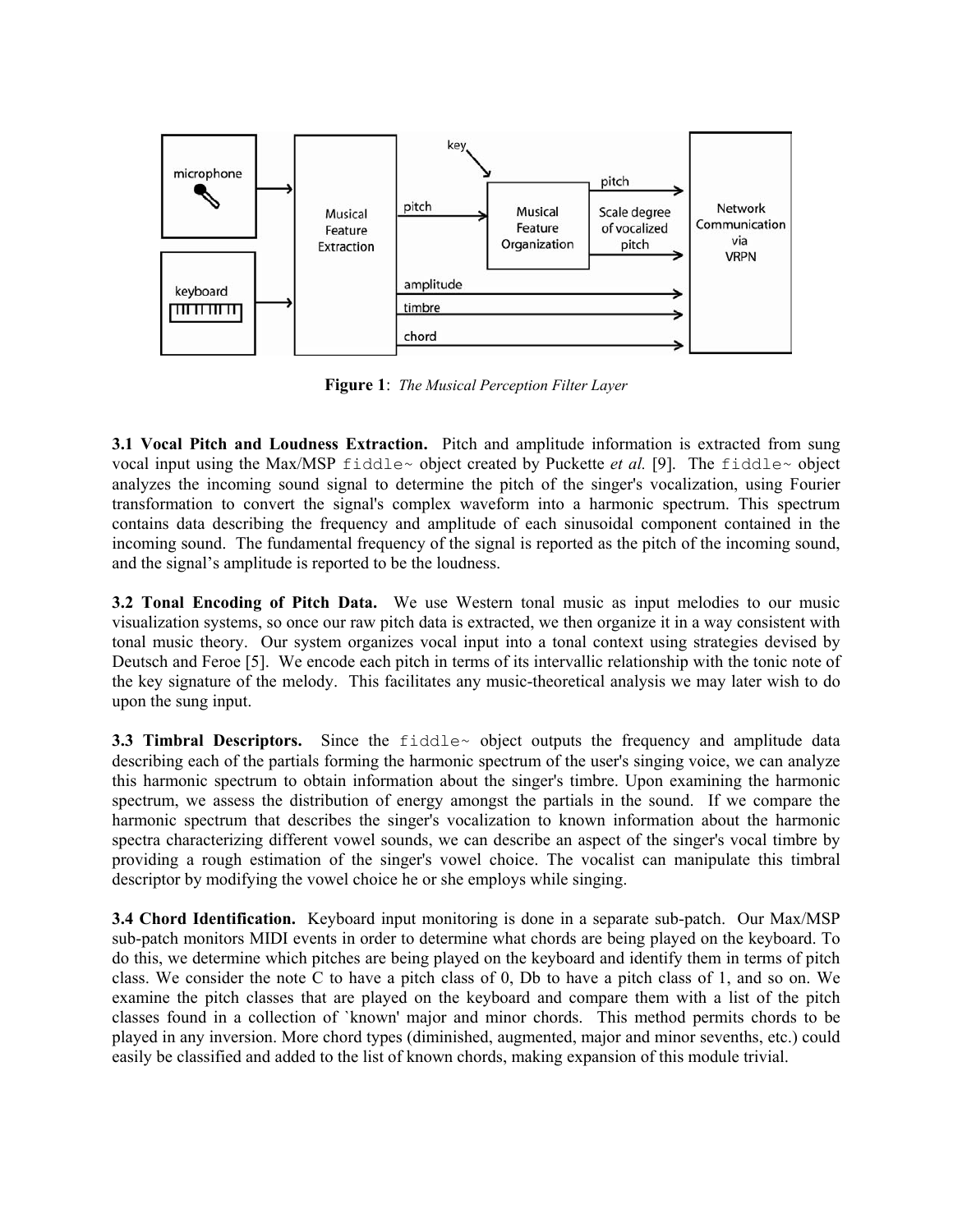# **4. Visualizing Music through Virtual Character Behaviour**

Our first example of a music visualization application visualizes sung melodies through the responsive behaviours of an artificially intelligent virtual character. In this implementation a character created using Torres and Boulanger's ANIMUS Framework [13] [14] is used to visualize the emotive content of music by expressing simulated emotion through animated behaviour [10][11].

**4.1 The ANIMUS Framework.** The ANIMUS Framework is used to create believable virtual characters who can respond to events in their environment. Responsive character behaviour is generated using a three-layer process which simulates the perceptual and cognitive processes used to process live musical input and formulate and express an emotional response in real-time:

- **Perception Layer**: The musical features extracted in the Musical Perception Filter Layer are communicated to the virtual character's perception layer via the VRPN connection. In this way, the virtual character is able to perceive salient musical features within the stream of live musical input.
- **Cognition Layer**: In the cognition layer, the musical information obtained in the perception layer is used to influence the virtual character's emotional state. Subtleties of musical phrase and vocal intonation are used to interact with the creature and modify its simulated mood. In the cognition layer, the artistic concept for the link between the nuances of vocal performance and the character's emotive response is defined.
- **Expression Layer**: In the expression layer, the 3D creature's cognitive state is visualized to the audience using dynamically generated animation. The animations are generated by interpolating between keyframe poses that are associated with emotional states.

The ANIMUS Framework is designed with the intention of facilitating artist/scientist collaboration. The system allows artistic designers to create program skeletons outlining how each of the three ANIMUS layers should function. Technical team members then implement the specific functionality in order to create synthetic characters that are capable of communicating believably with an audience of viewers.

**4.2 The** *Alebrije* **Character.** Alebrije is a lizard-like virtual character (see Figure 2) that was created during the development of the ANIMUS Framework. We extended the Alebrije character so that his responses could be used to visualize the emotive content of sung music. The animated imagery is lifesized and can be displayed upon a stereoscopic display, making it suitable for use in augmented theatrical productions where the virtual actors must be consistent in scale with the live performers.



**Figure 2**: *A singer transitions Alebrije from a neutral to a sad position*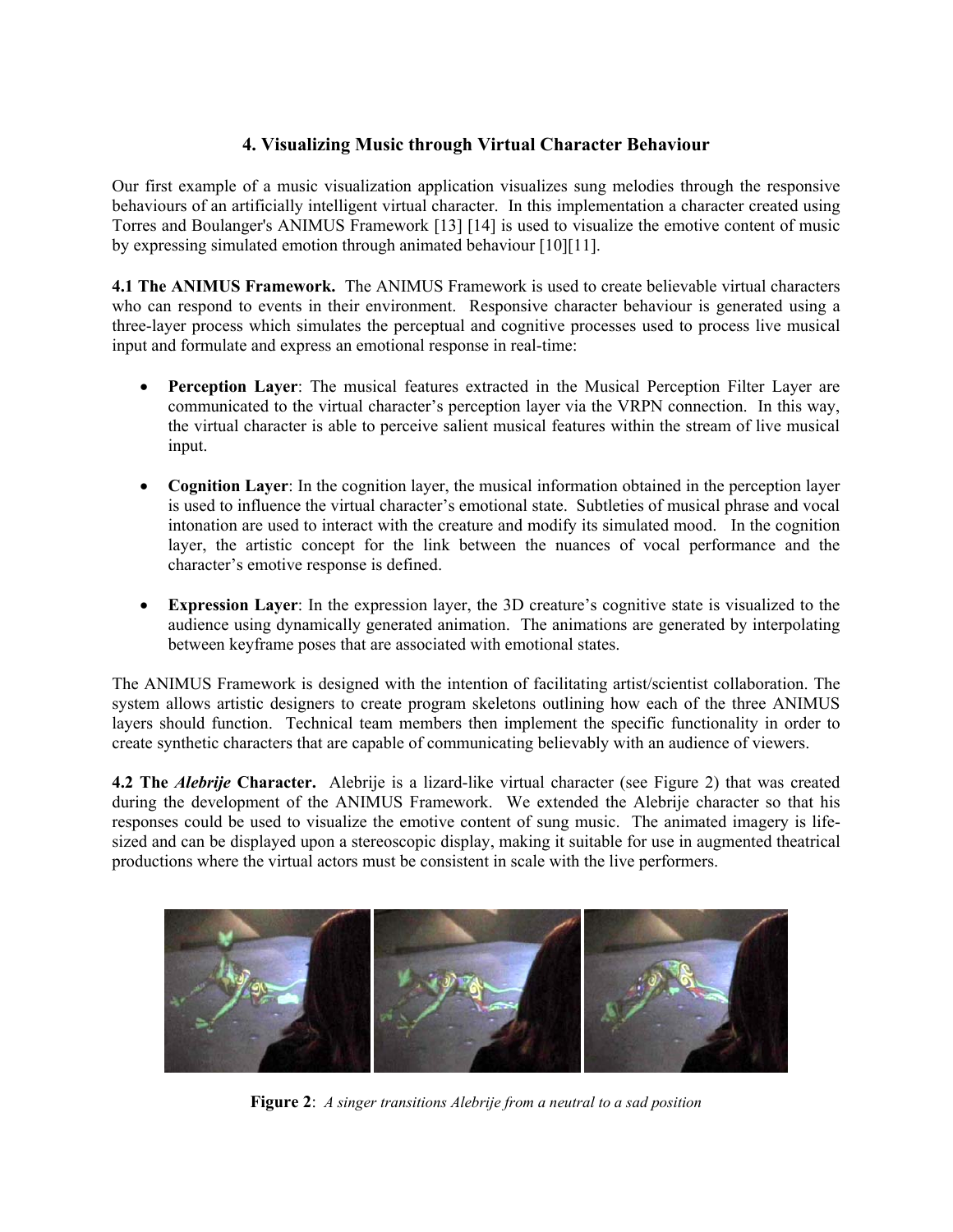In order to simulate Alebrije's awareness of the emotional signifiers in interpreted music, the research of Deryck Cooke [1] correlating melody and composers' emotional intentions is used to formulate his musical cognition system. Aspects of Cooke's research serve as the basis for Alebrije's cognition processes in this implementation. Cooke associates emotive meaning to the tonal structure of Western melodies, associating each tone in the musical scale to an emotional context. Alebrije's interpretation of the emotional meaning of a melody is consistent with Cooke's metric.

 Our Alebrije character is capable of distinguishing 'sad' melodies from 'happy' ones, and displaying responsive behaviours that communicate his simulated emotional state. We are currently exploring the possibility of using musically responsive virtual characters like Alebrije in live performance settings.

#### **5. Visualizing Music through Responsive Video**

Our second music visualization example uses responsive video to create a performable multimedia piece that is manipulated by a performer's singing and keyboard playing. Cycling 74's Jitter [2] is a video processing package that can be integrated into the Max/MSP environment. The Jitter package allows users to create responsive video applications by describing (using visual programming) how data flows between Max/MSP and Jitter objects. Jitter can be used for a variety of visualization tasks such as manipulation of video playback, generation of basic 3D animation, or the modification of still images. Using the Jitter environment to colour-edit and layer a selection of video clips, we have created a visualization which illustrates the vocal timbre of a live performer and the harmonic relationships between chords played on a digital keyboard. This visualization system has been used in a live concert setting to perform an interactive piece called *Deep Surrender*.

**5.1 Visualizing Musical Parameters.** In *Deep Surrender*, the Musical Perception Filter Layer is used to extract feature data describing the vocal timbre of a singer, and the chords played on a digital piano. In this visualization, chords are related to one another with regards to their positions on the music theoretical device, The Circle of Fifths, as was previously explored in Ox's *Color Organ* music visualization environment [8]. The chords that are played affect the colour balance of the video display. To define the relationship between chords and colours, the Circle of Fifths was mapped to the standard colour wheel, making chords that are similar to one another on the Circle similar in colour.

 To visualize vocal timbre, the amplitude of the fundamental frequency and second and third partials extracted from a singer's vocalization are mapped to a Red-Green-Blue colour selector. The harmonic spectrum of the user's singing defines the hue that is output by the colour selector. Varying the vowel sound varies the harmonic spectrum of the singing, and therefore outputs different colours. The colours produced by the performer's singing affect the layered videoclips that form the visualization.



**Figure 3**: *Three phases of the Deep Surrender performance*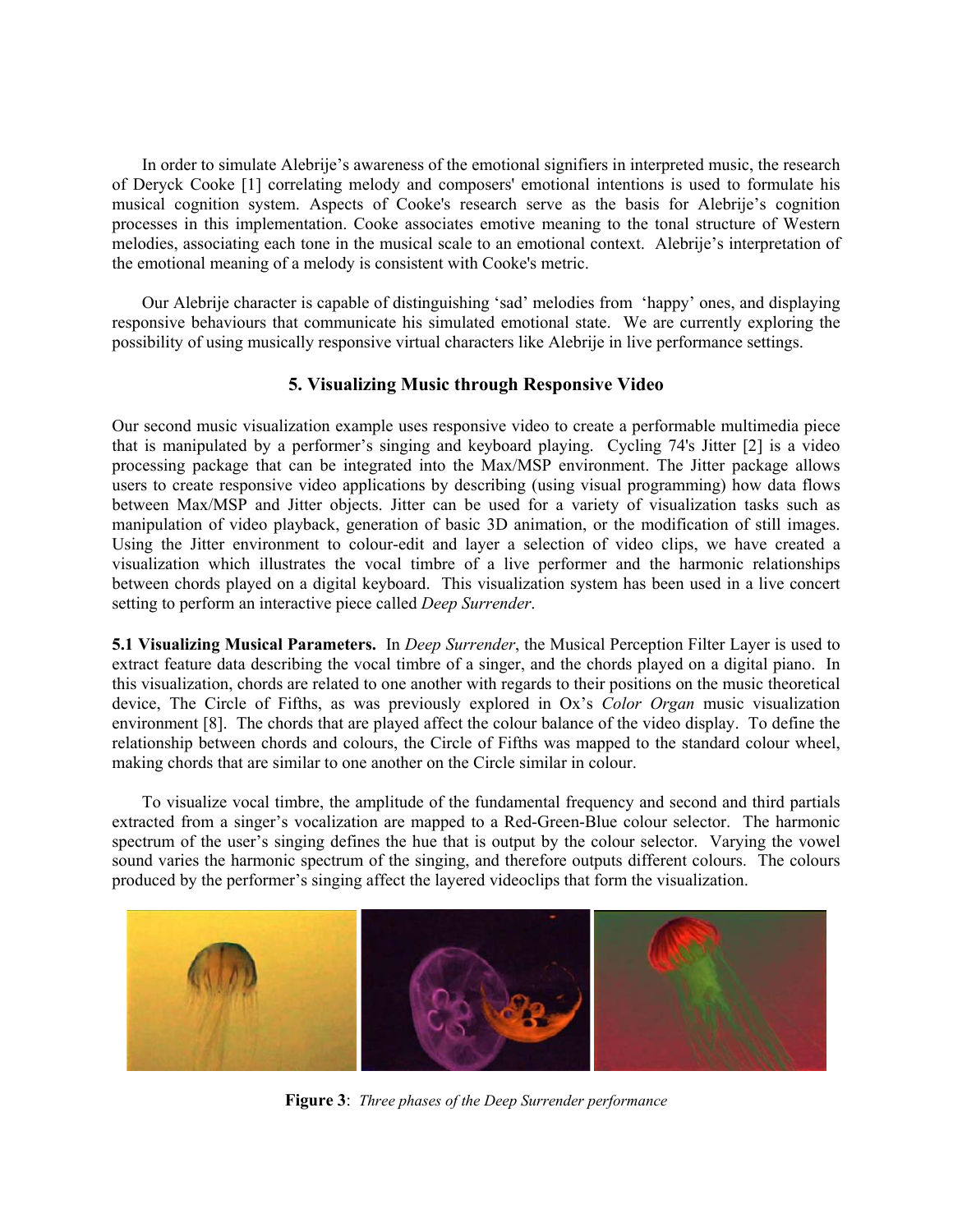**5.2 Deep Surrender.** *Deep Surrender* is a multimedia piece written for soprano, synthesizer, and responsive video. The intention of the piece is to illustrate the way an artist can harness anxiety and adrenalin to produce a beautiful performance. This illustration is done through the visual metaphor of a jellyfish – a creature both beautiful and terrifying. The artist's musical performance affects the jellyfish representation, in order to visualize how the artist interacts with and overcomes her anxiety.

 In addition to having been performed in concert at the University of Alberta, *Deep Surrender* is routinely performed in the laboratory in order to show visitors how visualization can be used for artistic purposes. It was also performed during several media interviews, including a live performance on CBC Radio.

#### **6. Visualizing Music in Immersive Spaces**

Our third music visualization example illustrates vocal dynamic inside a responsive virtual space. The Virtools environment [4] is a visual programming environment which allows designers of virtual reality applications to create immersive visualizations. A musical control system for Virtools applications has been created, connecting extracted musical parameters to behaviours inside the Virtools environment.

**6.1 Virtools.** Virtools' intuitive authoring environment (see Figure 4) allows different visualization metaphors to be easily defined, tested, and modified. Connecting our musical feature extraction system to the Virtools environment allows us to rapidly develop music visualization applications. This illustrates one of the benefits of our proposed architecture: the connection between Max/MSP's music processing environment and Virtools' virtual reality simulator allows both the musical and visual aspects of music visualization projects to be implemented using visual programming techniques.

**6.3 Visualization in Immersive Spaces.** The Virtools rendering system is capable of visualizing a virtual environment inside an immersive space consisting of three large screens which display stereoscopic imagery to the users who stand within the enclosure. See Figure 5 for an example of an immersive visualization room. Immersive environments enhance the realism of the virtual experience, as the audience members experience depth perception inside the life-sized space.

**6.2 Particle Manipulation through Vocal Dynamics.** We have created an example implementation of music visualization within a virtual environment created in Virtools which allows a vocalist to use his or her voice to formulate particle clouds (see Figure 6) generated by Virtools' particle generation and interaction routines. The size and colour of the particle clouds varies in response to the pitch and loudness of the vocalist's singing.

 The particle system is one of the built in behaviours that Virtools includes as part of its extensive behaviour library. Virtools authors may not need to manually code any part of the application if the library contains all the behaviours they need. If they do need to custom-create Building Blocks, Virtools makes this possible via a simple SDK that allows developers to code new Behaviors in C++.

 Virtools' ease-of-use and extensive Behavior libraries make it a valuable tool in the creation of artistic visualizations. The fact that a visual metaphor can be created and customized in a rapid and intuitive fashion makes it easy to experiment with numerous effects and parameterizations when creating an application. Being able to display the visualizations in an immersive environment increases their expressive and communicative potential.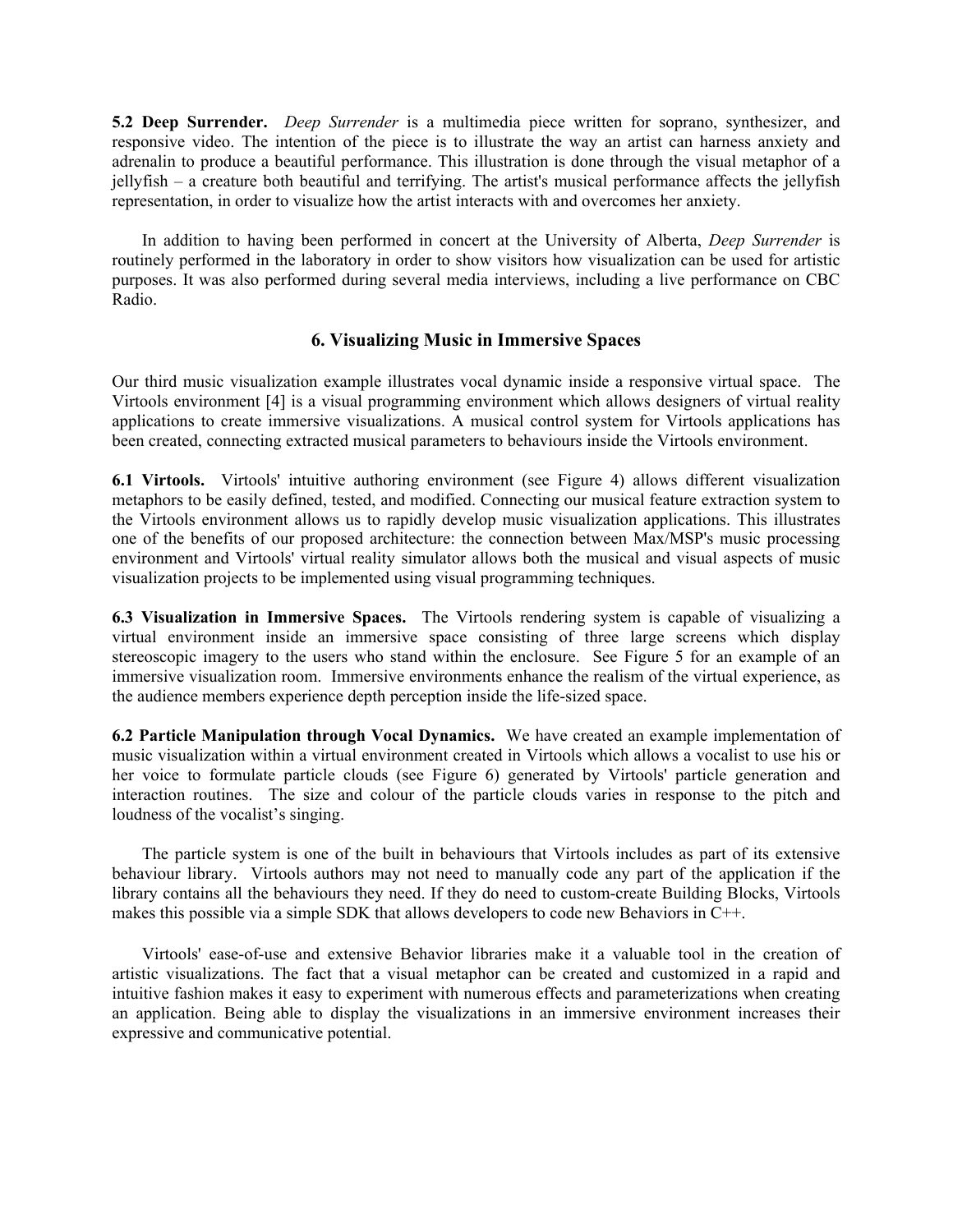

**Figure 4**: *An example of a Virtools Composition* 

**Figure 5**: *A participant inside theUniversity of Alberta's immersive VizRoom* 

**Figure 6**: *A particle cloud triggered by vocalization* 

## **7. Discussion**

This paper has presented a music visualization system which operates in a distributed fashion, facilitating easy re-use of the musical analysis module contained in the Musical Perception Filter Layer.

The Musical Perception Filter Layer was implemented in the musical development environment Max/MSP [3]. Pitch, amplitude, timbral information and chord data were used to interact in real-time with aspects of a virtual environment.

 Three experimental examples were implemented in order to show how the features extracted by the musical analysis module could be mapped to different visualization metaphors:

- Interactive ANIMUS virtual characters [13][14] were used to illustrate the emotive capacities of music [10][11] through visible behaviours that illustrated emotional responses to music. The cognitive system used to trigger these behaviours was consistent with Deryck Cooke's research correlating melody and emotion [1].
- Cycling `74's Jitter environment [2] was used to create responsive video streams which responded to vocal and keyboard input. This visualization was used to create a multimedia performance piece, *Deep Surrender*.
- The Virtools [4] visual programming environment was used to create a visualization which can be performed in an immersive virtual space. This visualization used particle dynamics to illustrate vocal performance.

This framework simplifies the process of generating multiple visualization metaphors to express extracted musical feature data. The virtual character and immersive environment visualizations are currently being used to develop artistic pieces, and the responsive video production has already been used in live performance.

 Care has been taken to develop this system in ways that enable rapid development of creative visualizations and collaborative work between artists and programmers. Max/MSP, Jitter, and the Virtools environment can be visually programmed, making possible the rapid prototyping of visual metaphors. The fact that the system allows visualization and musical feature extraction to be conducted in visually programmed environments makes it more accessible to artists who may have no formal training in computer programming. Although the ANIMUS environment does not yet support visual programming,